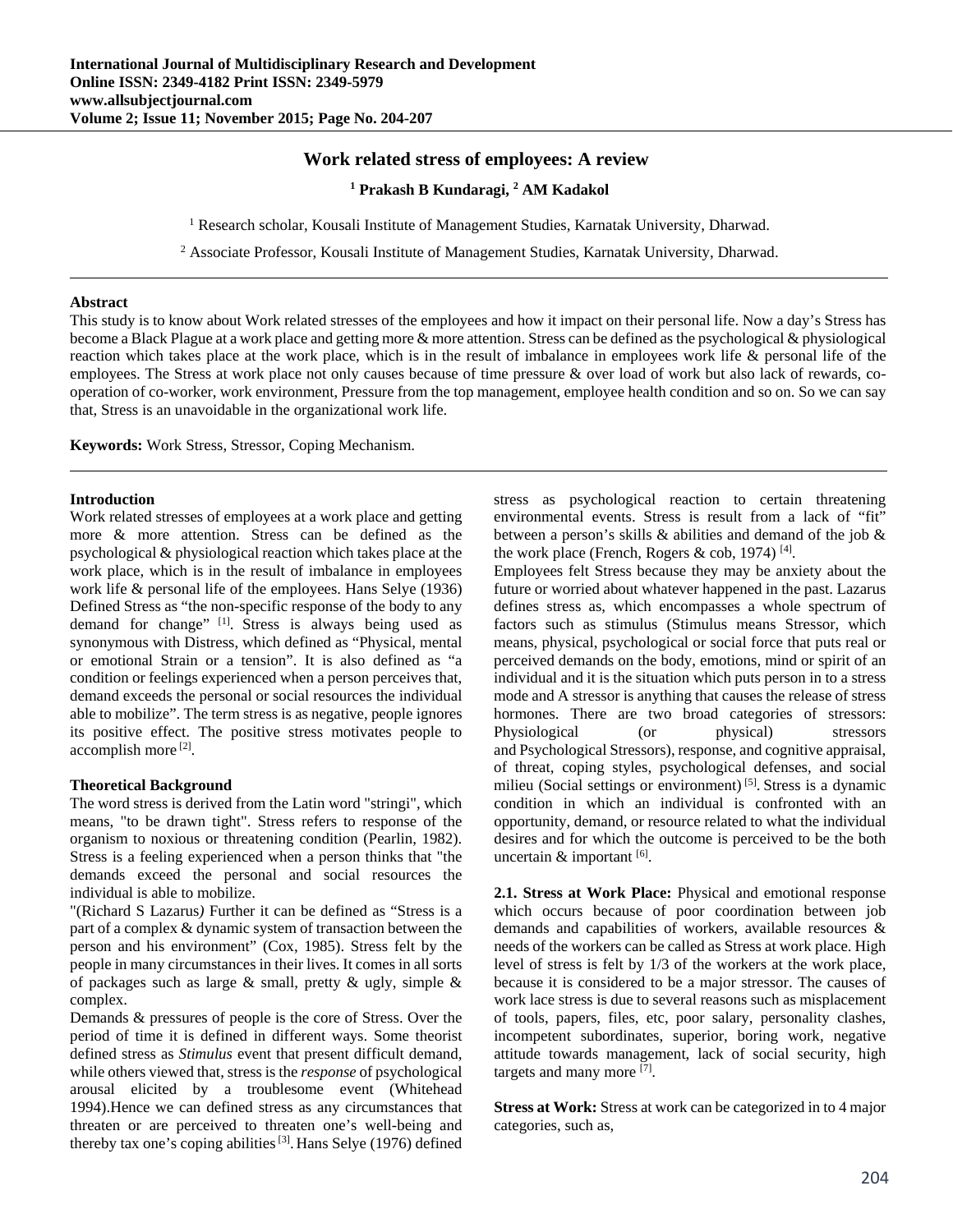|  | Occupational           | <b>Individual</b>  | Group               | Organizational         |
|--|------------------------|--------------------|---------------------|------------------------|
|  | <b>Physical Stress</b> | Role conflict      | Poor peer-relations | Poor Structural design |
|  | Noise                  | Role ambiguity     | Subordinates        |                        |
|  | Light                  | Work overload      | <b>Boss</b>         | No specific policy     |
|  | Temperature            | Responsibility     | Communication       |                        |
|  | Polluted air           | Working condition. |                     |                        |

# **2.3. Types of Stress**

- The Stress can be dividing in to the following types such as, **[8]**
- a) **Eustress:** These are also known as Positive Stress, which makes us to feel good and exerting healthy effect. This type of Stress occurs short period of time. Eustress gives ability to person to generate optimum output by performing best. In such situation person may thrilled, excited while watching Horror Movie, Excited when won the Prize, Zeal for purchasing first car, happiness in accomplishing challenges, etc.
- b) **Distress**: This is called as Negative Stress, bad stress. This is opposite to Eustress. Death of someone you love, Illness, Financial crisis, Heavy work load etc, leads to Distress. It has two types such as Acute Stress and chronic Stress.
- c) **Hyper-Stress:** If the person pushed beyond what one can handle, which turns in to Hyper-stress. More times it occurs because workload or over worked. This type of stress occurs when constant heavy financial difficulties, work both at home and office, Continuous tension, travelling day and night etc.
- d) **Hypo-stress:** This is directly opposite to Hyperstress. This type of stress experienced by people when they constantly feel bored, same task over and over again, restless work and lack of inspiration.

## **2.4. Causes of Stress** [9]

## **2.4.1. Stress at Home**

- $\checkmark$  Death of spouse, family, near relative or friend.
- $\checkmark$  Injury or illness of any family member.
- $\checkmark$  Marriage of self or son or daughter or brother or sister.<br> $\checkmark$  Separation or divorce from partner
- Separation or divorce from partner.
- $\checkmark$  Pregnancy or birth of a new baby.
- $\checkmark$  Children's behavior or disobedience.
- $\checkmark$  Children's educational performance.
- Hyperactive children.
- Sexual molestation.
- $\checkmark$  Argument or heated conversations with spouse, family members or friends or neighbors.
- $\checkmark$  Not sufficient money to meet out daily expenses or unexpected expenditure.
- Not sufficient money to raise your standard of living.
- $\checkmark$  Loss of money in burglary, pick-pocketed or share market.  $\checkmark$  Moving house.
- $\checkmark$  Change of place or change of city or change of country.

## **2.4.2. Stress at Work**

- $\checkmark$  To meet out the demands of the job.
- $\checkmark$  Your relationship with colleagues.<br> $\checkmark$  To control staff under you
- To control staff under you.
- To train your staff and take work from them.
- $\checkmark$  Support you receive from your boss, colleagues and juniors.
- Excessive work pressure.
- $\checkmark$  To meet out deadlines.
- $\checkmark$  To give new results.<br> $\checkmark$  To produce new pub-
- To produce new publications if you are in research area.
- $\checkmark$  Working overtime and on holidays.
- $\checkmark$  New work hours.
- $\checkmark$  Promotion or you have not been promoted or your junior has superseded you.
- $\checkmark$  Argument or heated conversations with co-workers or boss.
- Change of job.
- $\checkmark$  Work against will.<br> $\checkmark$  Harassment
- Harassment.
- Sexual molestation.

## **2.4.3. Other Causes of Stress**

- Fear, intermittent or continuous.
- $\checkmark$  Threats: physical threats, social threats, financial threat, other threats.
- $\checkmark$  Uncertainty.
- $\checkmark$  Lack of sleep.
- Somebody misunderstands you.
- Setback to your position in society.

## **3. Symptoms of Stress**

According to American Institute of Stress, There are numerous emotional and physical disorders that have been linked to stress. They found about 50 symptoms of Stress; some of them have cited here, [10]

Frequent headaches, grinding teeth, Stuttering, Neck ache, back pain, muscle spasms, faintness, Frequent blushing, sweating, Cold or sweaty hands, Dry mouth, Heartburn, stomach pain, Difficulty breathing, frequent sighing, Sudden attacks of life threatening panic, Chest pain, rapid pulse, Frequent urination, Excess anxiety, worry, guilt, nervousness, Increased anger, frustration, hostility, Depression, Increased or decreased appetite, Insomnia, nightmares, racing thoughts, Forgetfulness, confusion, Difficulty in making decisions, Frequent crying or suicidal thoughts, Loneliness or worthlessness, Nervous habits, Increased frustration, irritability, Reduced work efficiency or productivity, Problems in communication, sharing, Constant tiredness, weakness, fatigue, Frequent use of over-the-counter drugs, Weight gain or loss without diet, Increased smoking, alcohol or drug use, Excessive gambling or impulse buying.

## **4. Impact or Consequences of Stress**

The Consequences of stress can be explained following way, [11]

- $\triangleright$  Subjective: anxiety, apathy.
- $\triangleright$  Behavioral: Alcoholism, Drug abuses, accident proneness.<br>  $\triangleright$  Cognitive: Poor concentration, mental blocks.
- Cognitive: Poor concentration, mental blocks.
- Physiological: Increases blood pressure, heart rate etc.
- Organizational: Absenteeism, turnover, low productivity,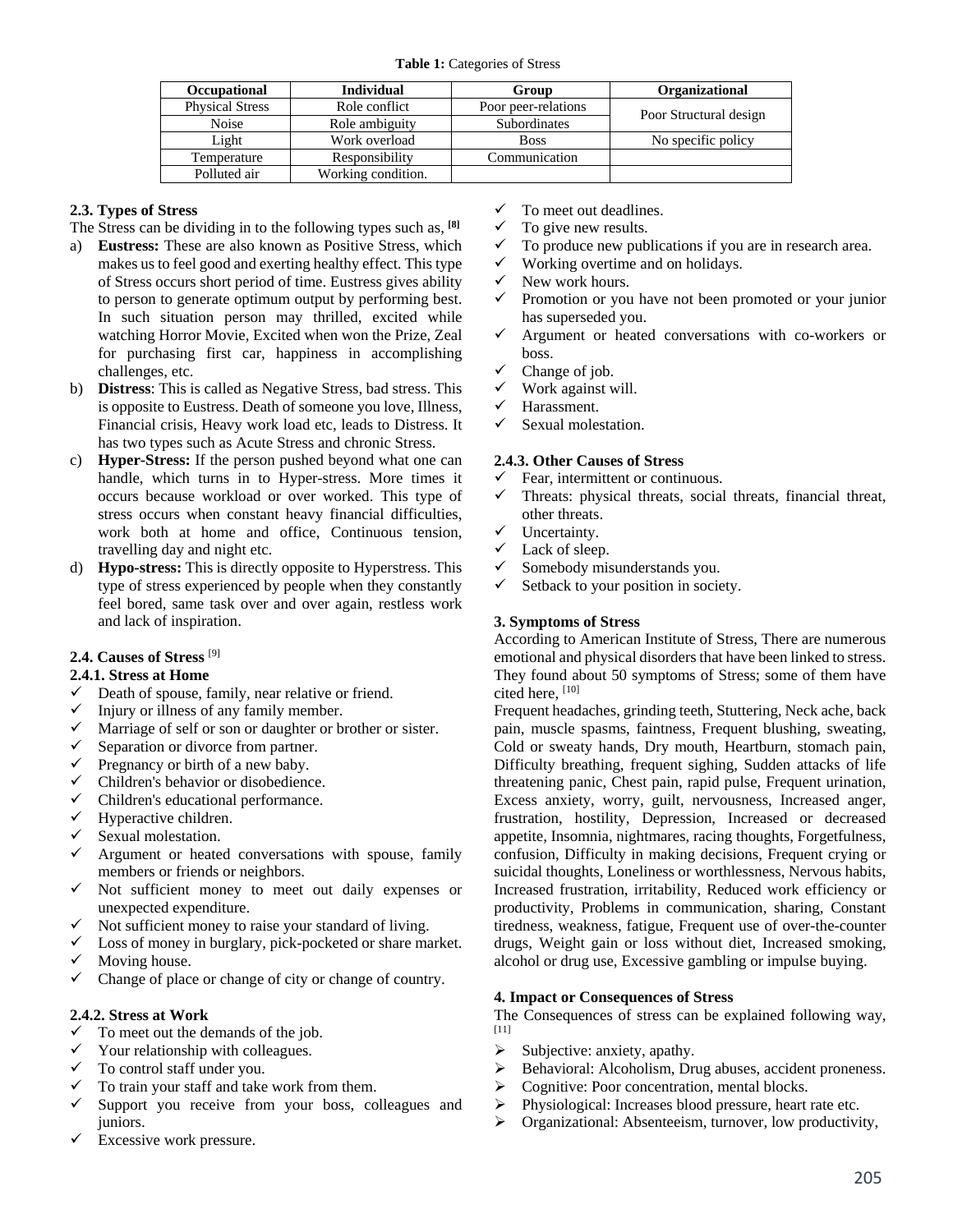## **5. Coping Mechanism**

Coping refers to, how a person deals with a stress. Stress coping strategies or techniques may be either oriented towards avoiding stress or dealing with stress. Coping is a dynamic process, to manage stressful situation have to practice proper coping strategies. It is a conscious effort by an individual to manage or overcome a stressful event (Holahan & Moos, 1987). [12]

Organizational Coping strategies are those which are used by the organizations for reduce stress level of employee (Burke, 1993), because many of the work stressors are come from the organizational side. For that, strategies includes the following,  $\checkmark$  Improve the person-job fit.

- $\checkmark$  Improve employee training & orientation program.
- $\checkmark$  Increase employees' sense of control.
- $\checkmark$  Remove Hazards & dangerous work condition.
- $\checkmark$  Provide a supportive team oriented work environment.
- $\checkmark$  Improve communication [13].

## **6. Review of Literature**

Mohla Charu, in his work on **"**Effect of Occupational Stress on QWL: Amongst the Associates of IT Industry" (2013). The study consists, sample size of 203 associates of IT industry, the age range between 20- 55 years. The sample was drawn using randomized sampling technique. In his study stated that higher stress is directly proportional to quality of work life for IT professionals. He stated few factors which are directly affect on QWL, namely fair pay structure, steady role demands, supervisory support, and congenial job environment, Capability fit of the job, role autonomy and stress. The rapid change in technology is the important reason for stress amongst the associates of IT industry [14].

Afsheen. Khalid, in research work on Role of Supportive Leadership as a Moderator between Job Stress and Job Performance (2012). There is a direct relationship between stress and job performance in any organization. To improve the performance of an individual in an organization an employee should receive good support from their leaders. Hence, a supportive leader can improve the performance of an employee even at unfavorable situations<sup>[15]</sup>.

Kavitha in her research titled "Role of stress among women employees forming majority workforce at IT sector in Chennai and Coimbatore" (2012), she has focuses on the organizational role stress for the employees in the IT sector. She found in her research that, women face more stress than men in the organization and she viewed to be more specific married women faces more stress than the unmarried women [16].

Satija S. & Khan W. in their research work titled "Emotional Intelligence as Predictor of Occupational Stress among Working Professionals" (2013). According to them Occupational Stress is as same as Job Stress that needs to be controlled at the workplace otherwise it will negatively affect on employee's work attitudes & behavior. This study investigates that, the relationship between Emotional Intelligence and Occupational Stress. This study revealed findings that, Emotional Intelligence is a most significant predictor of Occupational Stress<sup>[17]</sup>.

Urska Treven, Sonja Treven & Simona Sarotar Zizek in their research titled "Effective approaches to managing stress of employees" (2011), have found that, where the workers are said to be stressed are more likely to be unsuccessful in their work. Various approaches of managing stress, good work

organization and good management are the effective ways of preventing stress. They categorized stress broadly into three types; such as i) Transient Stress ii) Post Traumatic Stress Disorders (PTSD) and iii) Chronic Stress<sup>[18]</sup>.

Richardson & Rothstein in research titled "Effects of occupational stress management intervention programs: A meta-analysis" (2008). The researchers have selected sample size of 2,847, among those samples participants, 59% were female, with mean age was 35.4, and average length of intervention was 7.4 weeks. They are classified stress interventions as, primary, secondary and tertiary. They suggested all the employees have to adopt relaxation training intervention for stress management which is the easiest and least expensive approach to implement [19].

## **Conclusion**

As we know that, no organization is free from stress at work. Now a day's Stress has become a Black Plague at a work place and getting more & more attention. The Stress at work place not only causes because of time pressure & over load of work but also lack of rewards, co-operation of co-worker, work environment, Pressure from the top management, employee health, role ambiguity, role conflict, and so on. So we can say that, Stress is an unavoidable in the organizational work life.

#### **References**

- 1. www.stress.org/what is Stress.
- 2. The American Institute of Stress, www.stress.org/what is Stress.
- 3. Wayne Weiten, Margaret. "Psychology applied to Modern Life" 7<sup>th</sup> edition, Thomason Asia Pte Ltd., Singapore, 62-63.
- 4. Ronald Riggio E. "Introduction to Industrial /psychological Psychology", 4th edition, Pearson Education Inc., USA, 246.
- 5. Jerrold Greenberg S. "Comprahensive Stress Management", Tata McGraw-Hill, 2009, 9
- 6. Stephen Robbins P, Timothy Judge A. "Organizational Behaviour" 12<sup>th</sup> edition, Prntice-Hall of India Private Limited, New Delhi, 2007, 666.
- 7. Jyotsna Codaty, "Key to Stress Free Living",V&S publishers, 2013, 119
- 8. Ibid, 14-15
- 9. http://www.fatfreekitchen.com/stress/18/09/2015
- 10. American Institute of Stress, www.stress.org/Symptoms of Stress.
- 11. Sumangala C. "A Study of Stress & its Management in Information Technology Industry", University of Mysore, (April, 2009).
- 12. Sumangala C. "A Study of Stress & its Management in Information Technology Industry", University of Mysore, (April, 2009).
- 13. Ronald E. Riggio, "Introduction to Industrial /psychological Psychology", 4th edition, Pearson Education Inc., USA, 268-271.
- 14. Mohla Charu, "Effect of Occupational Stress on QWL: Amongst the Associates of IT Industry", Advances in Management, 2013, 6-5.
- 15. https://ideas.repec.org/a/mgn/journl/v6y2013i5a6.html
- 16. Afsheen Khalid, Role of Supportive Leadership as a Moderator between Job Stress and Job Performance,